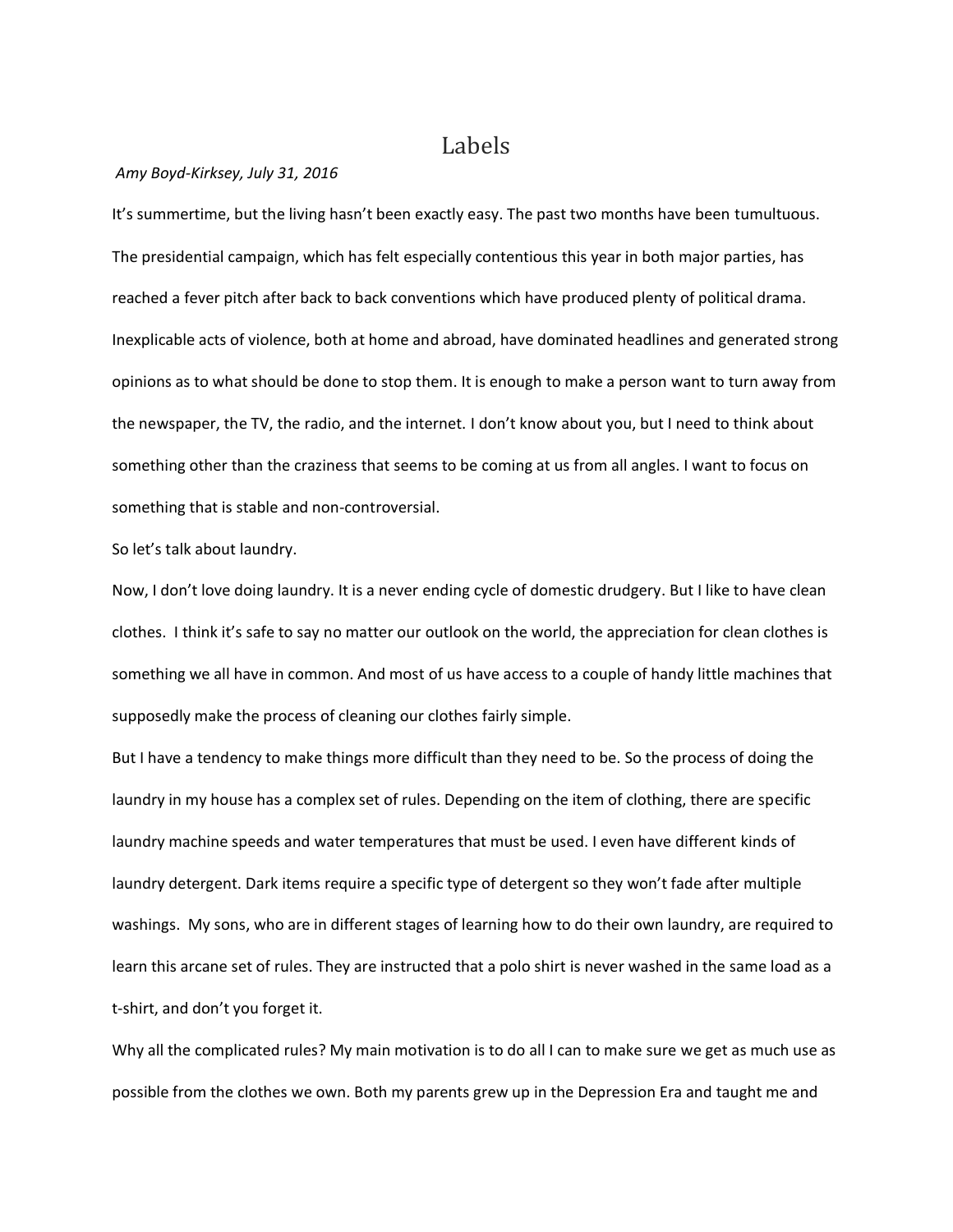my brothers the importance of taking care of the things you are lucky enough to have. Also, I wouldn't buy articles of clothing if I didn't like them. It is certainly worth the effort to make something you like last as long as possible.

But even I have my limits. The label you see on the front cover of your Order of Worship is from an item of clothing I recently purchased. Because I bought this shirt online, I did not see what its proper care requires until I opened the shipping box. Hand wash? Ok, I can do that. Dry flat? If I must. Roll in towel to remove excess moisture? OK, now I have a problem. I really like this shirt and want to keep it, but if it's going to last I'm going to have to put in some effort. I need to follow all the instructions on the label and it is not going to be easy.

Labels have been around for a long time. They can let a person know if he or she should avoid a certain food because the person is on a low-sodium diet. They let us know if we can afford to purchase an item or if we should look for a lower priced option. And they tell us the best way to take care of our clothes. But when you apply labels to people, things get more complicated. Our educational system uses labels to try and identify the best way to help a child fulfill his or her potential, but despite best intentions this labeling can sometimes lead to generalizations that ignore the specific needs of each individual. There are many different personality tests which try to help us understand everything from our leadership styles to the best way to refresh our personal energy, but more often than not I've seen people scratching their heads at the results. For example, I am an INTJ on the Myers Briggs scale. For those who don't know, the Myers Briggs personality scale breaks the entirety of humankind into 16 different personality types which are described by four letters. As an INTJ, I am described as primarily possessing the following traits: Introversion, Intuition, Thinking, and Judgment. When I read the description of my personality, I do identify with some of the characteristics, but others feel absolutely foreign to me. The uniqueness of each of us is impossible to categorize.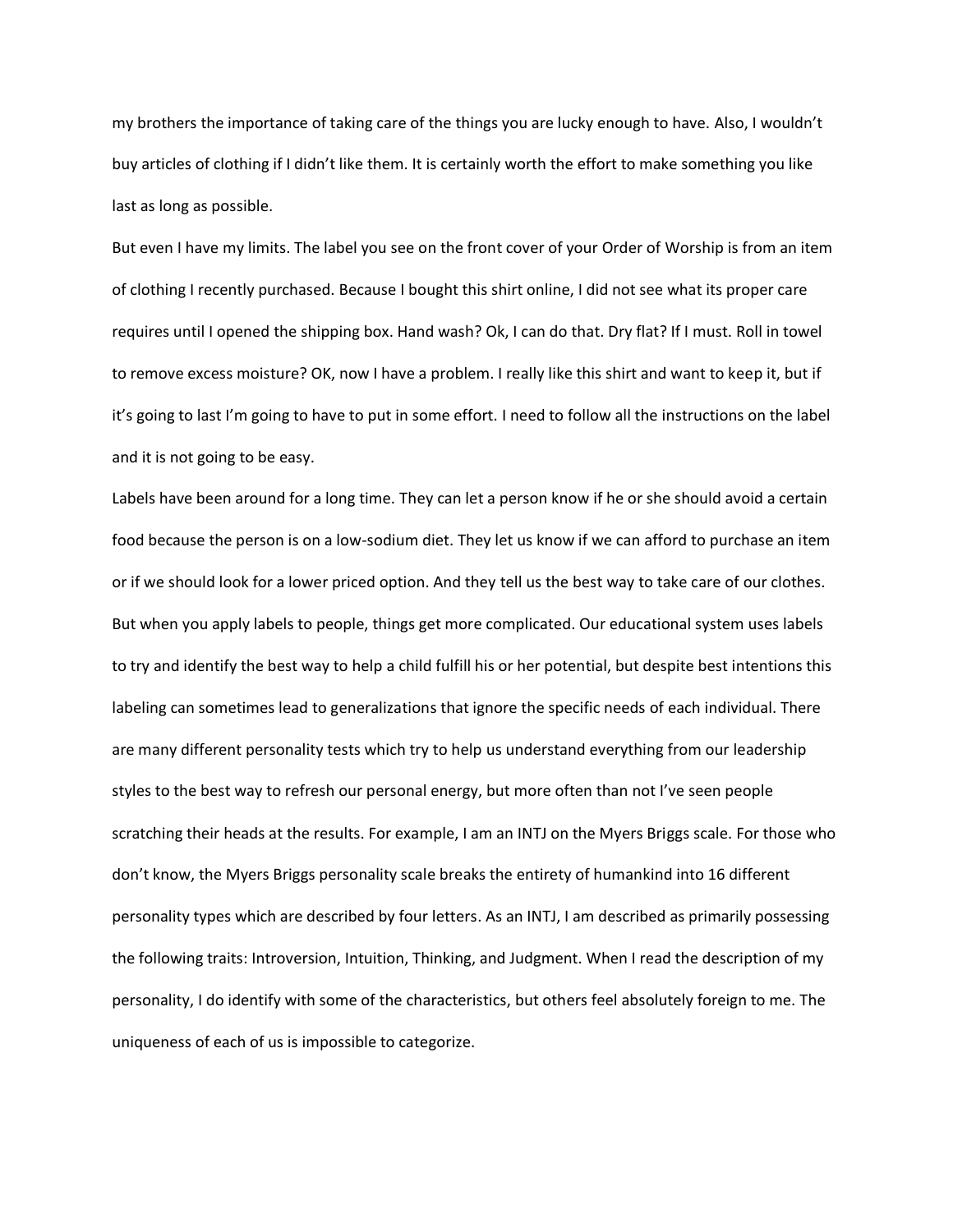But labeling people is hard to resist. Right now, the labels which may be on the minds of many of us are those of a political nature. Yes, there are those who are committed red Republicans and die-hard blue Democrats, but the colors of our personal stripes are more complicated than a two crayon box. There are many shades of purple in between the purest of the two political tones. Is a Republican For Trump or Never Trump? Is a Democrat Standing with Hillary or still Feeling the Bern? Or, maybe someone is None Of The Above or How Do I Move To Canada? And there are other colors in the complex palette of our beliefs. Black Lives Matter. Blue Lives Matter. The Green Party. The different combinations of beliefs that each of us holds are much more varied than the largest box of crayons out there. Back when my kids were little and we were living in Wilmington, Delaware, my older son Sam had therapist who came to our house on a weekly basis to work with him. She was very laid back, was into organic food and other aspects of holistic living, and often expressed the preference for diplomatic versus military solutions to international conflict. I had her pegged as someone who would likely vote for Democrats. So during the Fall of 2000, it took me completely by surprise when she pulled into our driveway with a brand new bumper sticker supporting the Republican presidential candidate. We had a good relationship so I felt comfortable enough to share my surprise with her. She responded that the reason she was supporting the candidate was over the issue of guns. She and her husband owned guns and shot for sport at a local gun club. Their belief in this particular issue was strong enough to inform their choice in the voting booth. I often think about this when I fall into the trap of thinking I have a

person figured out.

But it is so easy to fall into that trap. We cling to labels because labels give the illusion of certainty in an uncertain time. It is frankly comforting to align ourselves with others who we think wear the same labels. This is not difficult to do in our connected world. We can choose which cable news network we watch so we hear opinions with which we agree. Social media such as Facebook and Twitter give us ways to weed out the voices we don't want to hear. Facebook and Twitter also tell us where the family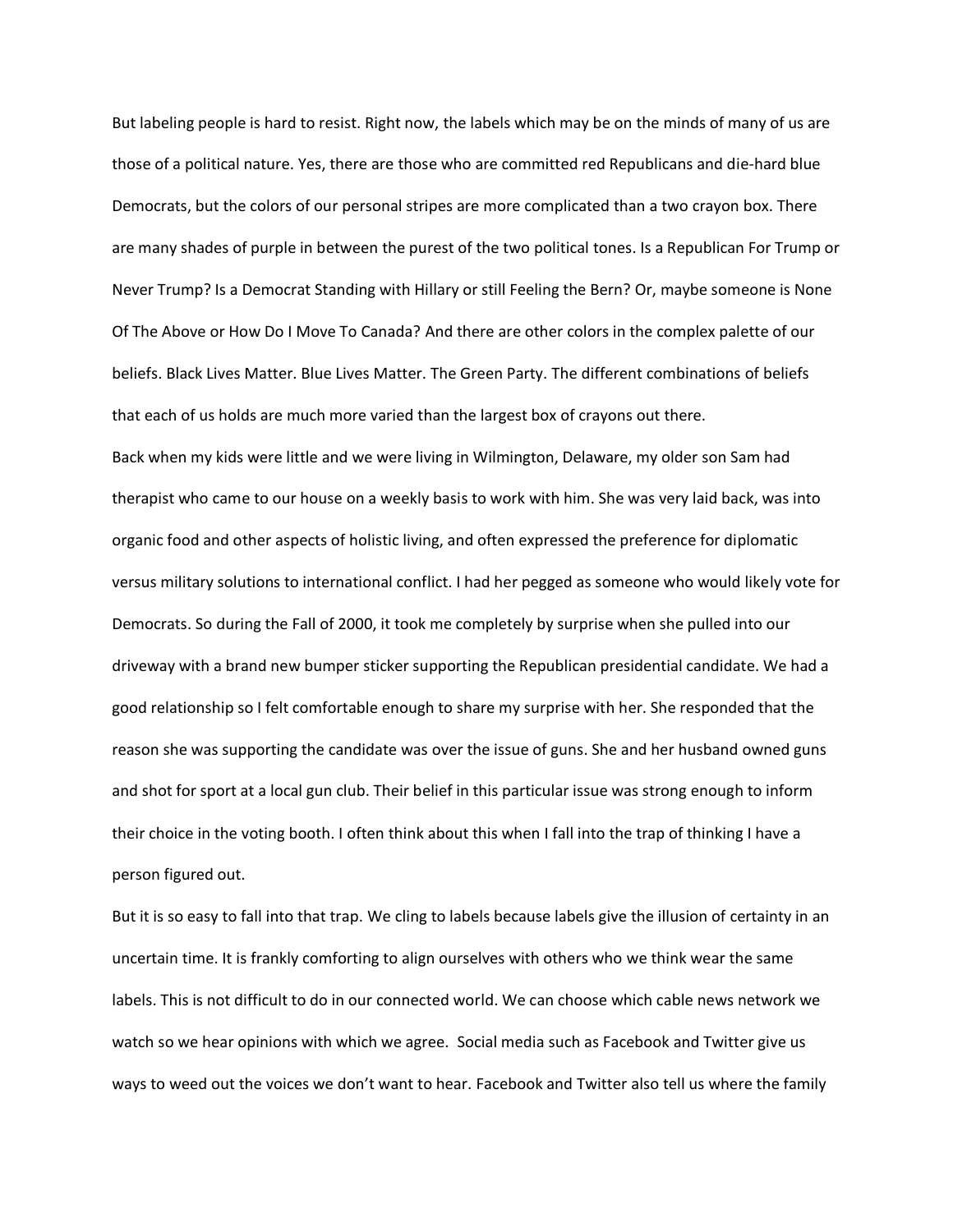and friends with whom we are connected on these social media platforms stand on a multitude of issues, whether they share articles or express a point of view in their own words.

In the last couple of years, Facebook has started to show what posts our family and friends "liked." To "like" a post on Facebook means a person clicks on a small "thumbs up" icon under the post. In essence, it is the same thing as the person telling you "I agree with what this has to say." I bring this up because this new feature gives insight into a person who uses Facebook to share pictures of family or vacations or funny animals and not political opinions. That person may think he or she is being apolitical in this new public sphere, but they're not.

So what happens when these insights made possible by social media completely alter the labels we may have applied to a person, and not in a good way? It is hard to see someone who you work well with, or who has helped you, or you have fun with endorsing opinions which to you are ill-informed at best. What does one do with these conflicting impressions of another? What does one do when the label of "Cool Person" does not mix with the label of "Holds A Political Opinion With Which I Completely Disagree." Do you confront the person? Do you start to avoid him or her? Do you continue to engage, but with a coldness that was not previously present in the relationship?

Yes, labeling other people can be problematic. But there is a label we all have that should receive attention. It is the care label that has been given by God. The instructions are simple on the surface: to love one other, to be kind, to strive for peace with all our heart. It's the carrying out of these instructions that is not so simple. To treat a person with whom we disagree idealogically with the kindness and respect God requires can be tough, especially given the passionate feelings many of us hold on political matters. It requires more than a machine wash warm, tumble dry low effort. It requires us to metaphorically hand wash, roll in a towel, reshape, and dry flat. Sometime we even need to use the cool iron. In order for us to share the love of Christ with the world, we have to share it with everyone. We have to share it with the Republican and the Democrat. With the staunch conservative